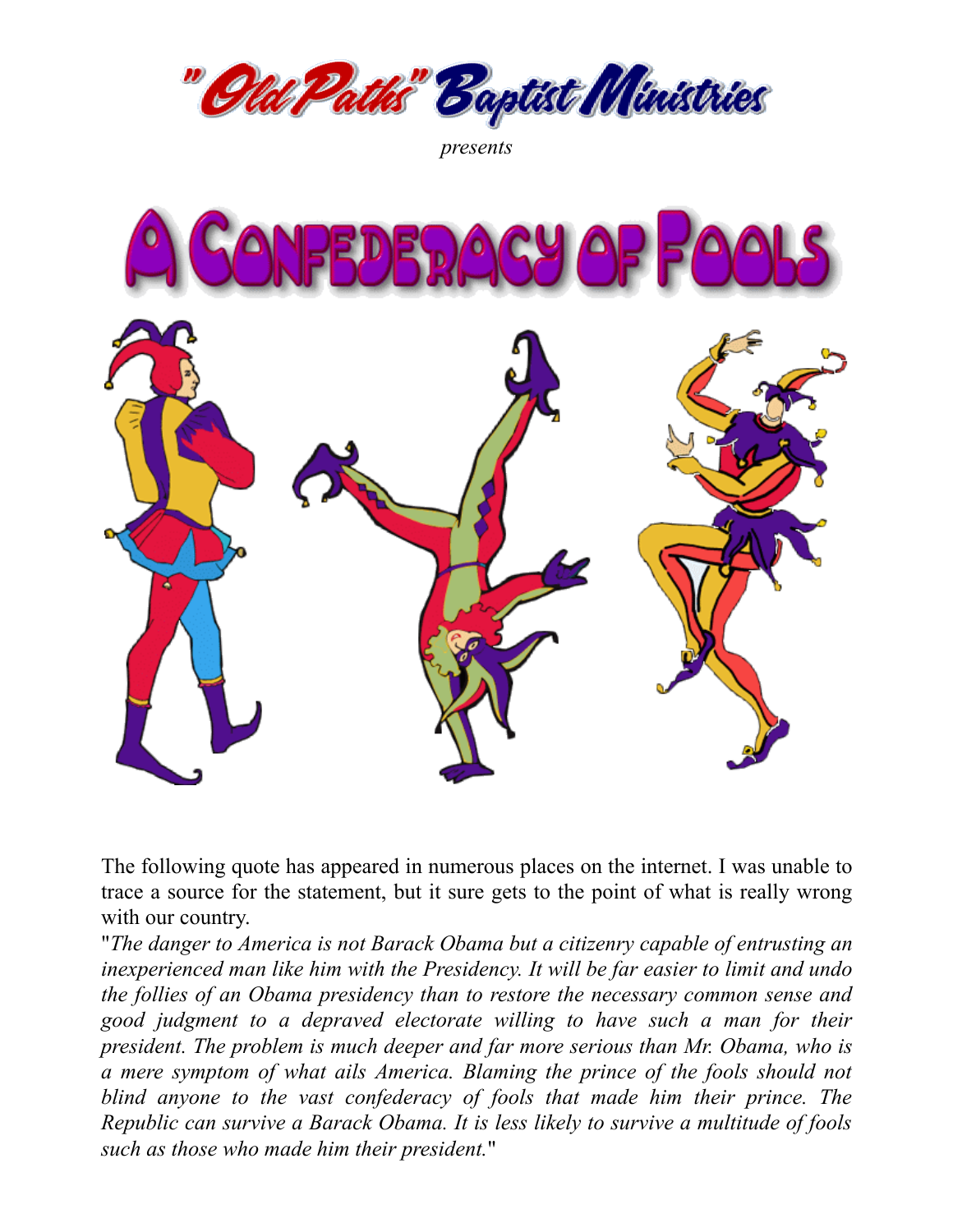An ungodly profligate by the name of Bill Clinton was elected not once but twice. We came extremely close to electing one of the filthiest mouthed politicians in existence, who thinks that he invented the internet and that the warming of the earth is caused by man, to this office. BHO was elected, not once but twice, by a majority of voters. How could the voting public in America believe that these men could have or should be leaders of the free world? It can only be that the vast majority of voters in our country can no longer distinguish between good and evil.

**Hebrews 5:14** *But strong meat belongeth to them that are of full age, even those who by reason of use have their senses exercised to discern both good and evil.*

The reason that America can no longer distinguish between good and evil is because we as a people and as a nation have officially said NO to God. In 1962 the Supreme Court of the United States officially declared that it was against the US Constitution to pray in schools. Within just a few years, the Bible was rejected by the SCOTUS. Just a short time later the Ten Commandments were declared to be a threat to school children and were ordered to be removed from the schools of America. When a person or a nation rejects God, He rejects them, and then they no longer have wisdom. Indeed, God's word is correct when it says, "*The fool hath said in his heart, there is no God...*" Those who reject God will experience the judgment of God.

The writer of the above quoted article used the expression, "a vast confederacy of fools." What just exactly does this mean? Mr. Webster defines the word, *confederacy* as,

"*A league, or covenant; a contract between two or more persons, bodies of men or states, combined in support of each other, in some act or enterprise; mutual engagement; federal compact.*

*The friendships of the world are oft confederacies in vice. A confederacy of princes to check innovation.*"

Note that one aspect of this definition is that there is a league, or covenant or a contract between two or more persons. In the case of recent elections there were over 60 million people all across the United States who as a "vast confederacy of fools" may have plunged this nation into its death throes. No matter the results of future elections in our country, it is a matter of conjecture as whether we will be able to survive the demonic legislation which has been and will be enacted to drown our beloved country in socialism and despotism. The legacies of Presidents Carter and Clinton still haunt us today. I personally do not see that it is the will of the people of America to re-embrace the God of the Bible, Jesus Christ the Lord. Yet, history and the word of God are clear, the individual and the nation that rejects God are doomed. **Isaiah 60:12** *For the nation and kingdom that will not serve thee shall perish; yea, those nations shall be utterly wasted.* I pray that I am wrong, but the word of God is very clear, and it is absolutely reliable and trustworthy.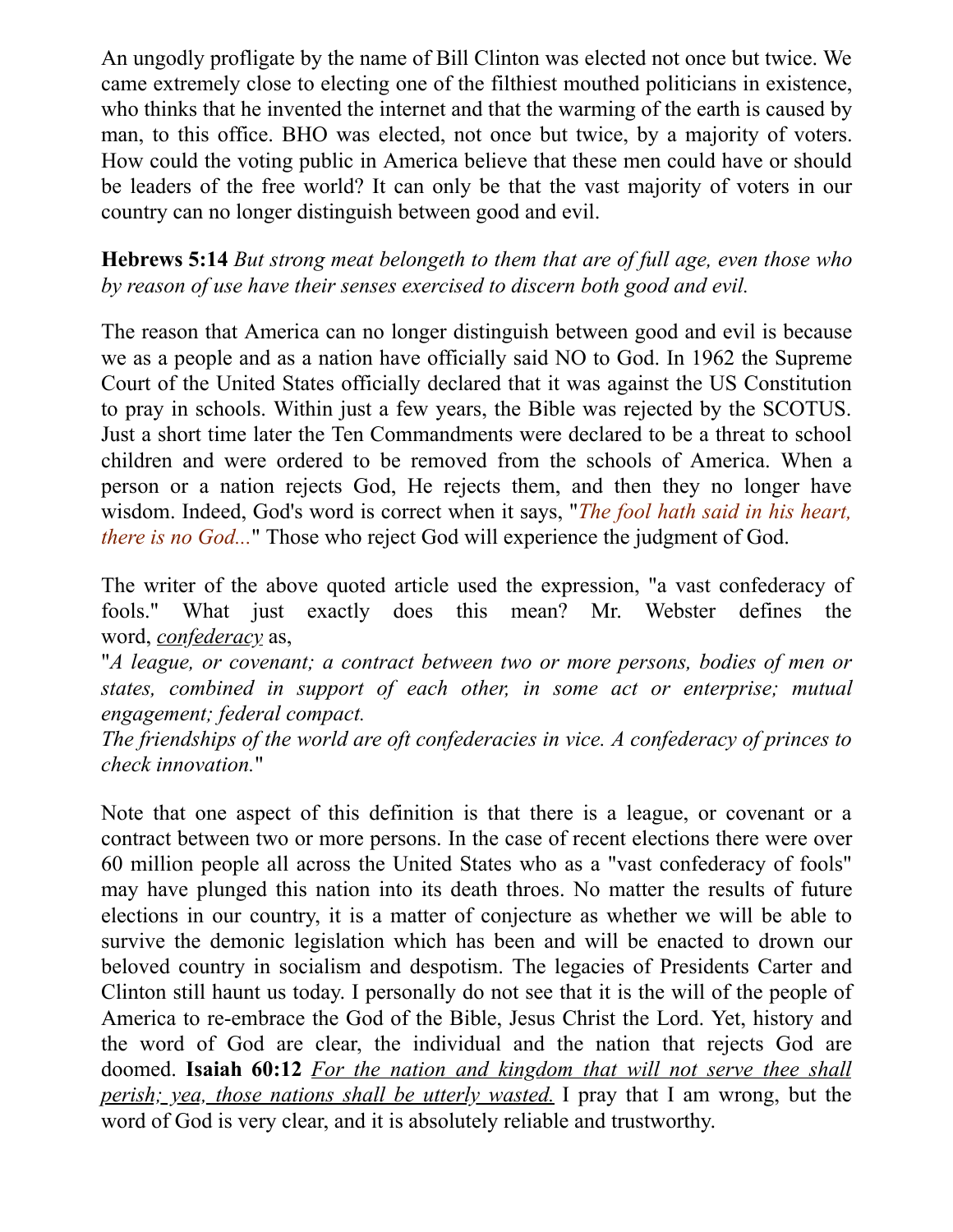Note that Mr. Webster included in his definition this comment, "*The friendships of the world are oft confederacies in vice. A confederacy of princes to check innovation.*"

Evangelist Sammy Poole wrote these words,

*I'm a big boy now. What a tangled web we wove, When from our land the Lord we drove; As our world around us begins to fall, Folk asked, "Where God was through it all?" His answer came with pained chagrin, 'You told me to 'leave' ~ Not 'to come in;' That you were 'big enough to handle your care, You had no need for Me ~ and prayer.' I took you at your word, you see, You were 'big now, and 'didn't need me;' I stood there watching the 'big boy' fall, Waiting, once more, for you to call. And in spite of all your pride and sin, I'm ever-present ~ as I have always been; So, humble yourself beneath my hand; I will hear from heaven, and heal your land. Remember this time, with all its woes, And learn the 'truth' a "Big Boy" knows; I am God, and I hear the pleas, Of child, or nation, on it's knee*

by Sammy Poole - November 17, 2001

Another word that must be defined is the word "**fools**." It is the plural of the word "*fool*." What is a "fool?" God says in His word, that a "*fool*" is one who rejects God. That is precisely the meaning of the Scriptures. **Psalm 14:1, and 53:1** both reiterate this definition. Why would a person reject God and His existence? All the evidence that a rational person needs is available. There is no real evidence for evolution, yet foolish men embrace it as scientific fact. "I" are words from an old love song, but never were words more true concerning living a life without God and His word. The decisions made by our legislators backed up by the nine black robed priests of Baal have done more to destroy our country than any external threat could ever cost. The vast majority of the people in our nation today, including the courts, are ignorant blockheads when it comes to understanding God. Yes, there is a vast confederacy of fools that exists in America. It is a people without God in their lives.

**Proverbs 2:6** *For the LORD giveth wisdom: out of his mouth cometh knowledge and understanding*.

**Proverbs 1:7** *The fear of the LORD is the beginning of knowledge: but fools despise wisdom and instruction*.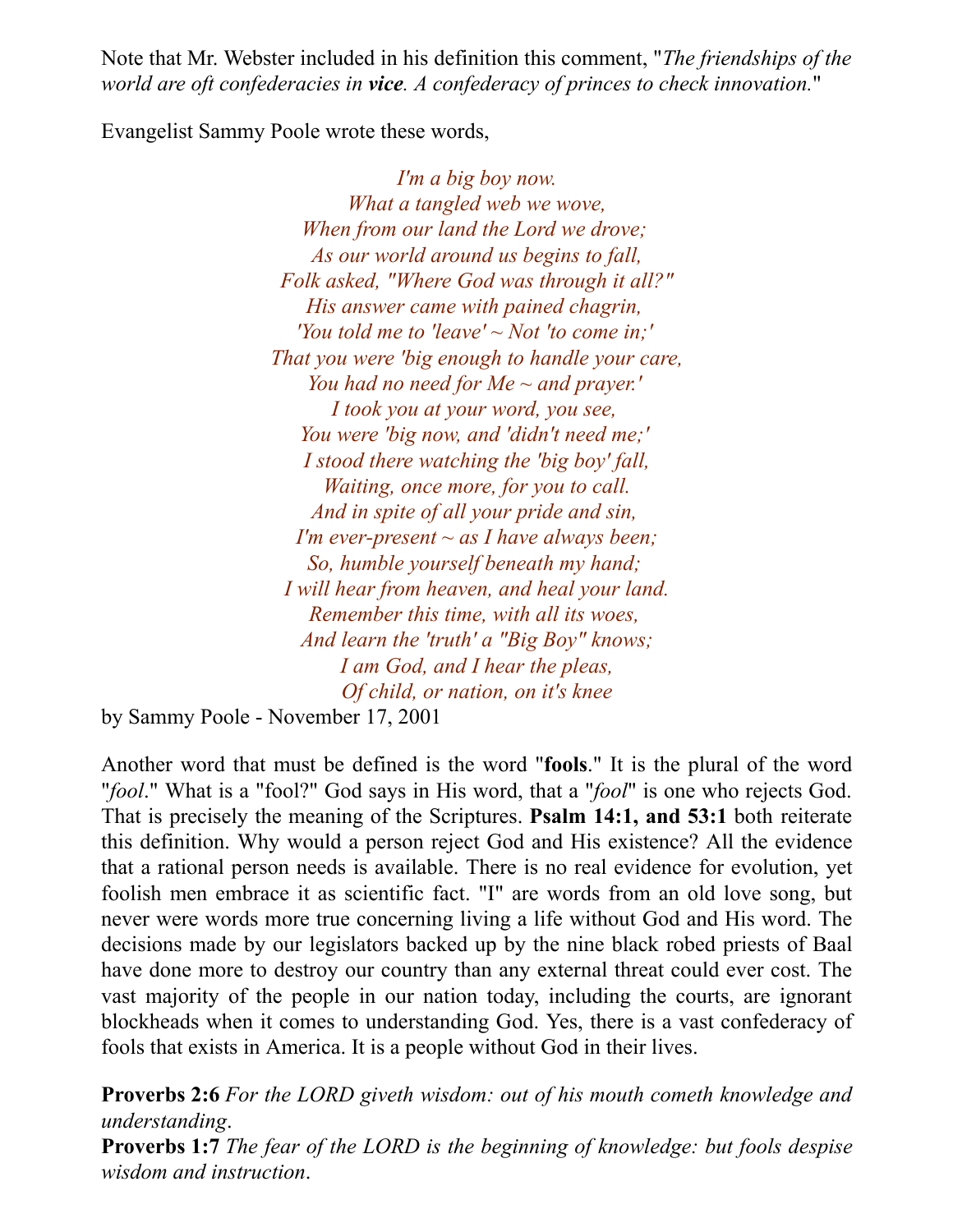**2 Timothy 2:7** *Consider what I say; and the Lord give thee understanding in all things.*

I remember the musical called, "South Pacific". In it there is a very poignant scene where Lt. Cable sings a song about how our cultures define acceptability. Some words of the song are, "*You've got to be carefully taught*". Yes, you must be taught to dislike someone because of their skin color or the shape of their eyes. It is the same with the existence of God. "*You've got to be carefully taught*" to disbelieve in God, and unfortunately, most people today are taught that very, illogical, demented premise. But, that does not change the truth. Only a fool rejects God and His word, and when a foolish person does that, they lose the ability to think rationally. As a result we accept men and women who believe that if a baby lives through a botched abortion … just let it die on the table. Why would anybody vote for a person with that kind of irrational thinking? It is this kind of corrupted society that produces a Kermit Gosnell, a John Gacy, a James Eagan Holmes, an Adam Lanza, and now Tamerlan and Dzhokhar Tsarnae.

Now we have re-elected the same kind of people that got us into the mess that we are in today. What could have been the motive behind voting for these "*fools?*" There is no logical, human explanation for the '*brilliant stupidity*' happening in our world. There has to be a supernatural phenomenon behind the blindness of an electorate that would vote for people who are bent on the destruction of America. Could it have anything to do with what Jesus said in:

**John 8:44** *Ye are of your father the devil, and the lusts of your father ye will do. He was a murderer from the beginning, and abode not in the truth, because there is no* truth in him. When he speaketh a lie, he speaketh of his own: for he is a liar, and the *father of it*.

Yes, people without Jesus as their Saviour are susceptible and vulnerable to the devil's will and control. I am convinced that what God word says is absolutely accurate and sensible, yet a vast majority of our country rejects, ignores, ridicules and generally impugns God, His word, and the people who believe His words. What has happened to our country? America has lost the ability to reason. They have lost their mind. In the Bible there is an account of a maniac who terrorized the countryside where he lived. No man could control him. No restraints could hold him. He was out of his mind. Yet, Jesus confronted this man and cast out his demons. We then find this man sitting at the feet of Jesus in his right mind. This is such an example for us today. People must trust Jesus as their personal Saviour to be able to regain their ability to think. God's word is clear. Without the Lord Jesus Christ living within, man is hopelessly lost and desperately evil. If you are lost, you must trust Jesus Christ as your personal Saviour without delay. **John 5:24** *Verily, verily, I say unto you, He that heareth my word, and believeth on him that sent me, hath everlasting life, and shall not come into condemnation; but is passed from death unto life.*